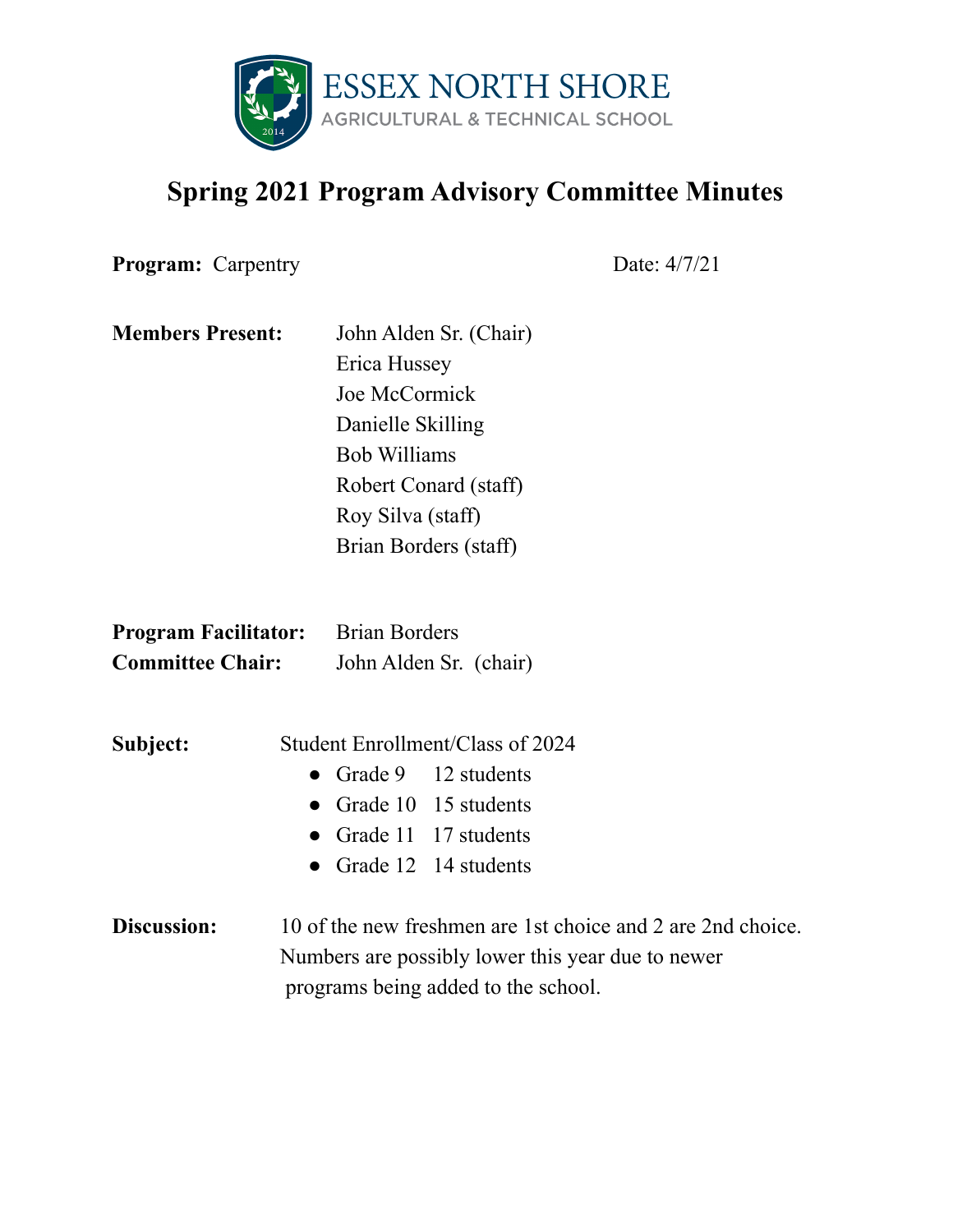

| Subject:<br><b>Discussion:</b> | On Campus Learning Update                                                                                                                                                                                                                                                                                                                                                                                                |  |
|--------------------------------|--------------------------------------------------------------------------------------------------------------------------------------------------------------------------------------------------------------------------------------------------------------------------------------------------------------------------------------------------------------------------------------------------------------------------|--|
|                                | On campus projects have been:<br>constructing, placing and finishing three athletic sheds<br>around school.<br>Refurbishing an existing shed for the HVAC program to<br>use for training.<br>• Computer storage unit for IT.<br>Bridges project for G10.<br>Renovation of bakery space adjacent to Bistro, G10<br>LARKIN cottage will be the main focus for SY 21/22.                                                    |  |
| Subject:<br>Discussion:        | Curriculum Bias/Programmatic Review<br>Reviewed and discussed via shared screen and completed by<br>the group.                                                                                                                                                                                                                                                                                                           |  |
| Subject:                       | Senior Portfolio Showcase                                                                                                                                                                                                                                                                                                                                                                                                |  |
| Discussion:                    | Schedule for May 5 from 12:00p - 2:20p. Looking for<br>members to sit in and grade students on their work and<br>presentation. Danielle, Bob and Joe volunteered to help.                                                                                                                                                                                                                                                |  |
| Subject:<br><b>Discussion:</b> | <b>Employee Outlook/Industry Trends</b><br>Group agreed that business is booming despite COVID and<br>all agree that there is a tremendous shortage of skilled<br>workers available. They agree that most employers do not<br>think of vocational schools as a resource. If they did not<br>graduate from a vocational school, it is not something that<br>they look at. Drivers licenses and transportation, especially |  |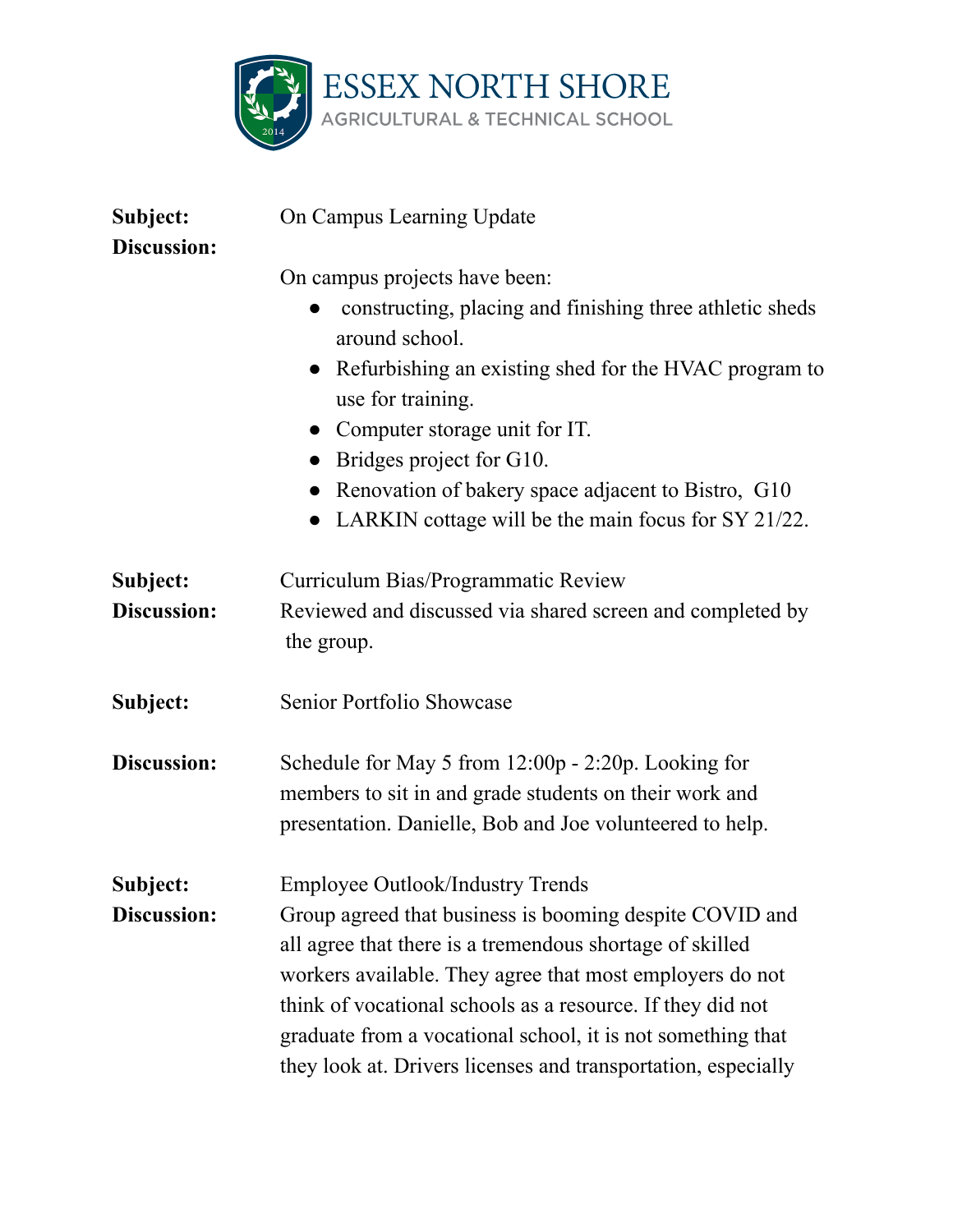

since COVID is still a big factor in why students are not eligible for Co-Op yet.

## **Subject:** Recommendations for Program

**Discussion:** The group was pleased that we have started purchasing tools and equipment to run as three distinct programs within a program. (grades  $9/10$ , and grades  $11/12$  working independently.) Although the group strongly believes that in order to run 2 student crews successfully a 2nd van and trailer (properly equipped) are necessary. The group suggested we begin to look into/request funding for said acquisitions. They feel it would be necessary to be able to work separately and independently on different projects with each instructor working with 1/ 2 the upper classes. This would allow for more community service projects and on campus work as well. The group also encourages us to fully inventory tools and equipment in the department to be able to better allot equipment where it is needed most. Ladders and staging updates need to be researched as well for safety.

## **Subject:** New Business

**Discussion:** The group thought that remote learning was not ideal but worked out as well as could be expected. More curriculum should be looked at that encompasses more online electronic ability.

> It was suggested that we need to engage the local trades more, allowing our students the opportunity to meet, listen, and learn from people who work the trades daily.